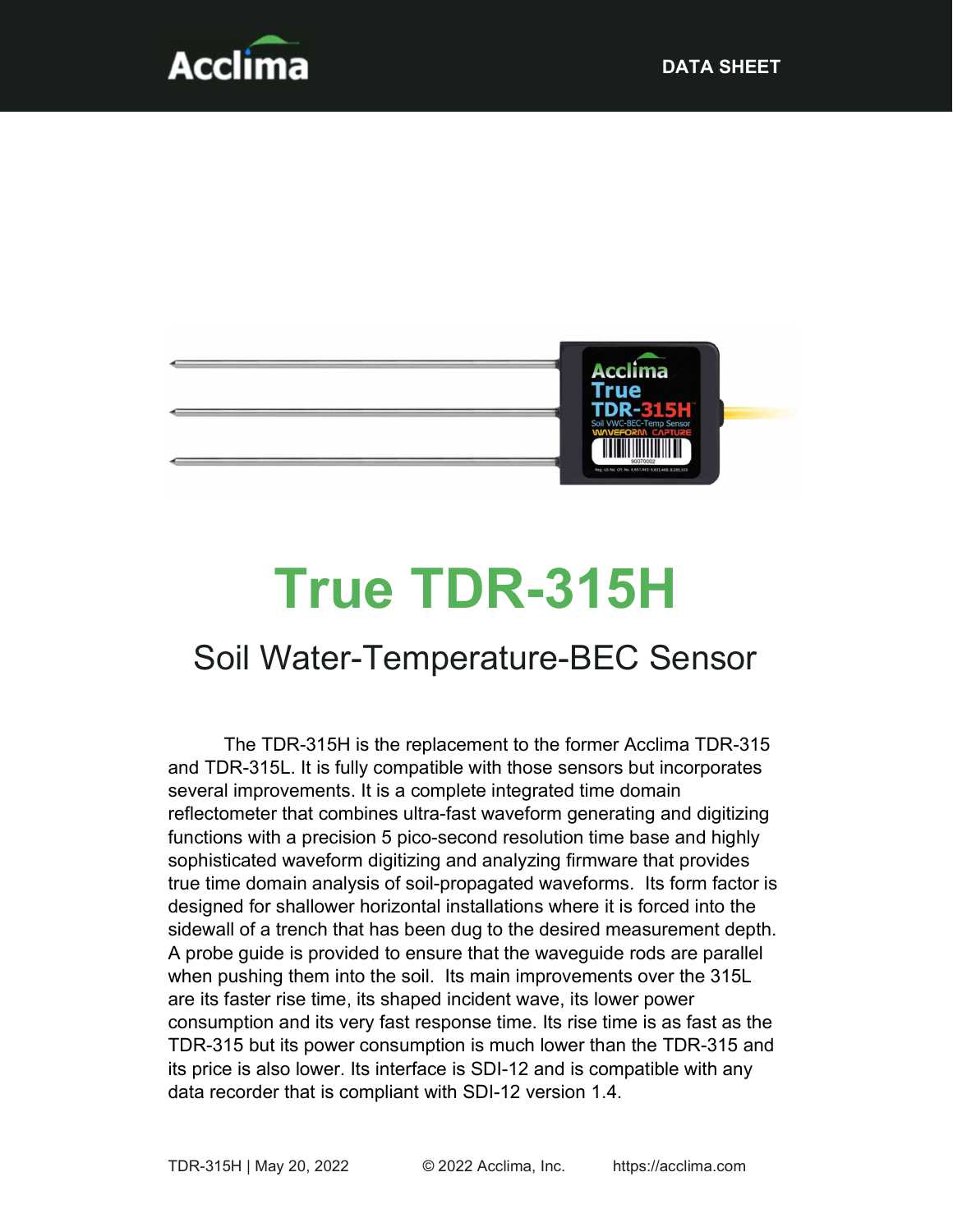

## Features

3-element 15 cm stainless steel waveguide 5 m 3-conductor waterproof cable Waterproof Epoxy-filled Housing 20% to 80% Incident Wave Rise Time: 150 ps Waveform Digitizing Resolution: 5 ps

#### Measurement Functions

| <b>Volumetric Water Content:</b>             | 0% to 100%               |  |
|----------------------------------------------|--------------------------|--|
| <b>Medium Permittivity:</b>                  | 1 to 80                  |  |
| <b>Medium Bulk Electrical Conductivity:</b>  | 0 to 2000 μS/cm (θ, ε    |  |
| repeatability degrades above 2000 µS/cm BEC) |                          |  |
| <b>Medium Temperature:</b>                   | $-40$ to $+60$ degrees C |  |
| Pore Water EC (Hilhorst Model):              | 0 to 55000 µS/cm         |  |

#### Battery Operation Performance

A major advantage of the TDR-310H over its predecessor TDR-315L is that its battery life has been increased 10 fold. This is due to lower current consumption and a faster read time.

| Read Time (from issuance of read command until the<br>return of data) | 0.25 seconds          |
|-----------------------------------------------------------------------|-----------------------|
| <b>Operating Voltage Range:</b>                                       | 3.5 to 15 volts<br>dc |
| <b>Idle Current Consumption:</b>                                      | $< 10 \mu A$          |
| Idle Daily Energy Consumption @ 3.5 v:                                | 2 J/dav               |

| <b>Current and Energy Consumption</b><br>during Read: | current | power    | energy*  |
|-------------------------------------------------------|---------|----------|----------|
| 15v                                                   | 32 mA   | 0.48 W   | $0.12$ J |
| 12v                                                   | 36 mA   | $0.43$ W | 0.11J    |
| 6 <sub>v</sub>                                        | 62 mA   | 0.37 W   | 0.09J    |
| 3.5v                                                  | 88 mA   | 0.31 W   | $0.08$ J |

\*A typical 18650 Lithium-ion battery stores about 40,000 Joules of energy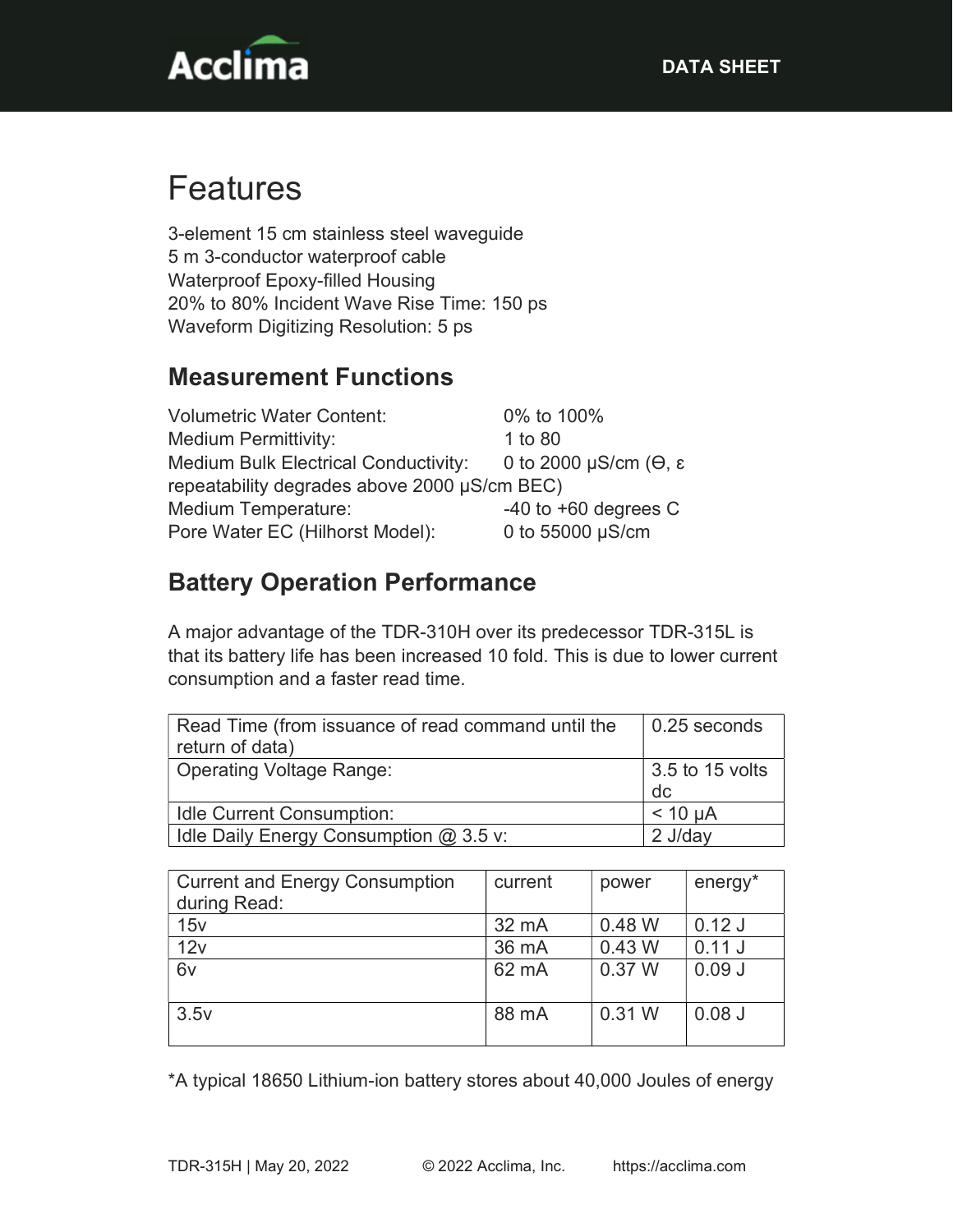

### Permittivity Reporting

Permittivity is calculated directly from waveform propagation time and does not incorporate any voltage or current parameters. Hence the permittivity calculation is independent of soil electrical conductivity. This is the main advantage of true Time Domain Sensors over other types of sensors.

| Reading Range:                            | 1 to 80 relative permittivity<br>units |
|-------------------------------------------|----------------------------------------|
| <b>Reporting Resolution:</b>              | 0.1 relative permittivity units        |
| <b>Repeatability (RMS)</b><br>deviation): | 0.07 permittivity units                |

Reporting Accuracy:

| Coarse and medium textured | $\pm$ 1 relative permittivity |
|----------------------------|-------------------------------|
| soils:                     | units                         |
| Fine textured soils:       | $\pm 2$ relative permittivity |
|                            | units                         |

Stability of permittivity readings vs Bulk EC:

< 1 relative permittivity unit 0 to 2000 µS/cm BEC

#### Volumetric Water Content Reporting

VWC is calculated from permittivity using the Topp equation. Hence the accuracy of VWC reporting is that of the permittivity reporting and those further small errors imposed by the Topp equation. Note that the Topp equation is effective only to about 50% VWC. Acclima has replaced that segment of the equation with a linear function of propagation time beyond 50% VWC.

| Reading Range:               | 0 to 100%<br><b>VWC</b> |
|------------------------------|-------------------------|
| <b>Reporting Resolution:</b> | 0.1% VWC                |
| <b>Repeatability (RMS</b>    | 0.07%                   |
| deviation):                  |                         |

#### Reporting Accuracy:

| Coarse and medium textured $\pm$ 1 percentage point |  |
|-----------------------------------------------------|--|
| soils:                                              |  |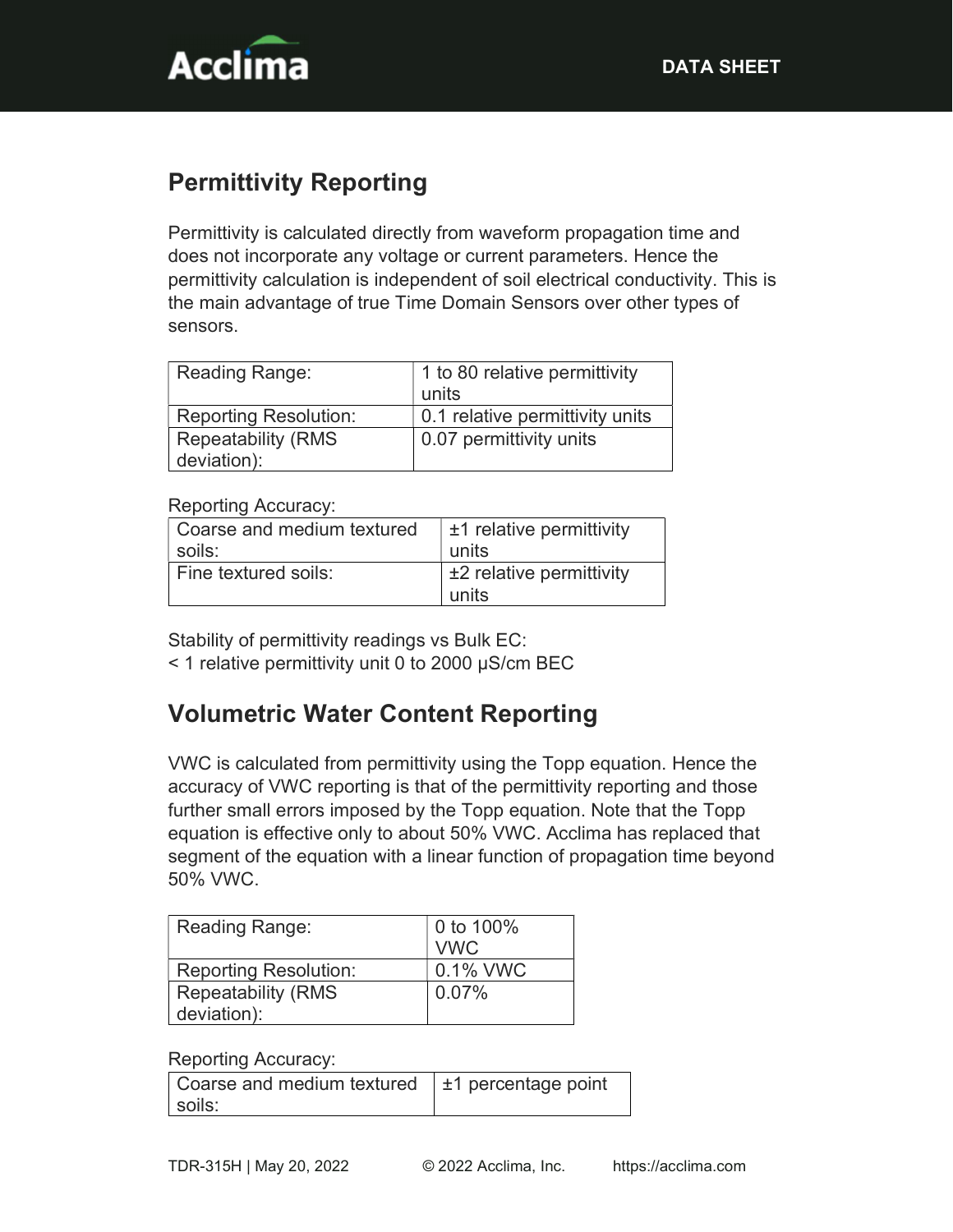

| Fine textured soils: | $\pm 2.5$ percentage |
|----------------------|----------------------|
|                      | points               |

Stability of VWC readings vs Bulk EC: < 1 percentage point 0 to 2000 µS/cm BEC

#### Bulk Electrical Conductivity Reporting

Bulk Electrical Conductivity of the soil is calculated from soil resistance measurements between the waveguide elements. Chromium oxide deposits on the waveguide elements becomes significant at high EC levels and the error correspondingly degrades in accuracy at those levels.

Reading Range: 0 to 2000 µS/cm  $(\Theta, \varepsilon)$  repeatability degrades above 2000  $\mu$ S/cm BEC)

| <b>Reporting Resolution:</b> | $1 \mu S/cm$ |
|------------------------------|--------------|
| <b>Repeatability (RMS</b>    | $3 \mu S/cm$ |
| deviation):                  |              |

Reporting Accuracy:

| $\vert$ 0 to 1000 $\mu$ S/cm | $25 \mu S/cm$ |
|------------------------------|---------------|
| 1000 to 2000 µS/cm           | ±2.5%         |

#### Temperature Reporting

Soil Temperature is measured with a highly precise thermistor that is located about 2mm from one of the outer waveguide electrodes.

| Reading Range:               | -40C to $+60C$ |
|------------------------------|----------------|
| <b>Reporting Resolution:</b> | 0.1 degree C   |
| <b>Repeatability (RMS</b>    | $0.01 \% C$    |
| deviation):                  |                |
| <b>Reporting Accuracy:</b>   | ±0.25          |
|                              | degrees C      |